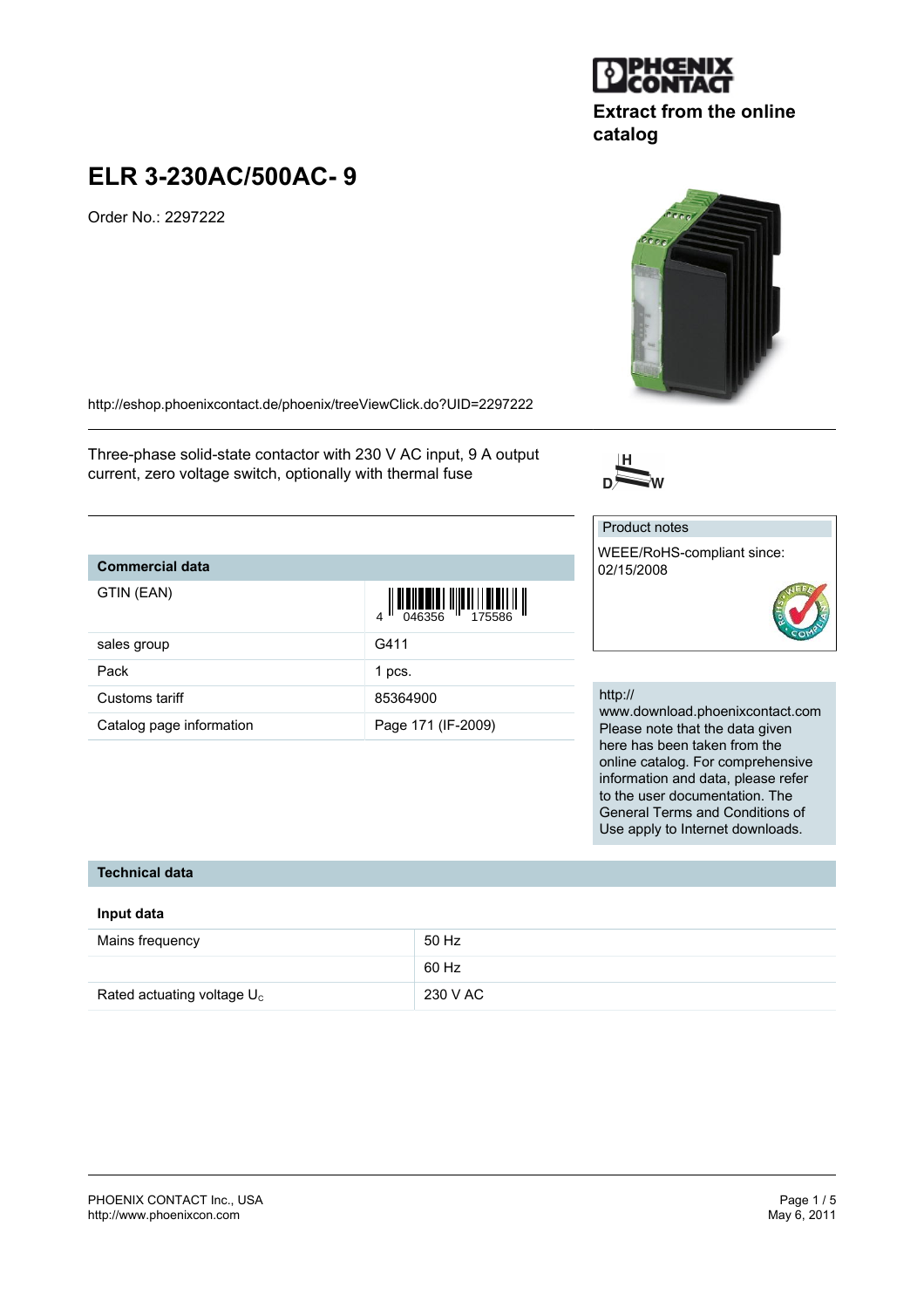| Rated actuating voltage range with reference to<br>$U_c$ | 0.41.1                    |
|----------------------------------------------------------|---------------------------|
| Rated actuating current $I_c$                            | $12.5 \text{ mA}$         |
| Switching threshold "0" signal, voltage                  | 48 V AC                   |
| Switching threshold "1" signal voltage                   | 96 V AC                   |
| Protective circuit                                       | Surge protection Varistor |
| Status display                                           | Yellow LED                |
| Indication                                               | Red LED                   |

## **Output data, load relay**

| Output name                   | AC output                     |
|-------------------------------|-------------------------------|
| Nominal output voltage        | 500 V AC                      |
| Nominal output voltage range  | 48 V AC  575 V AC             |
| Periodic peak reverse voltage | 1200 V                        |
| Load current                  | max. 9 A (see derating curve) |
| Leakage current               | 6 mA                          |
| Residual voltage              | < 1.5 V                       |
| Surge current                 | 300 A ( $t = 10$ ms)          |
| Max. load value               | 580 $A^2$ s                   |
| Type of protection            | <b>RCV</b> circuit            |
| Surge voltage protection      | > 575 V AC                    |

### **Connection data**

| Connection method                      | Screw connection      |
|----------------------------------------|-----------------------|
| Conductor cross section solid min.     | $0.14 \text{ mm}^2$   |
| Conductor cross section solid max.     | $2.5$ mm <sup>2</sup> |
| Conductor cross section stranded min.  | $0.14 \text{ mm}^2$   |
| Conductor cross section stranded max.  | $2.5$ mm <sup>2</sup> |
| Conductor cross section AWG/kcmil min. | 26                    |
| Conductor cross section AWG/kcmil max  | 12                    |

## **General data**

| Width                           | 67.5 mm                      |
|---------------------------------|------------------------------|
| Height                          | 99 mm                        |
| Depth                           | $114.5 \text{ mm}$           |
| Test voltage input/output       | $5 \text{ kV}_{\text{rms}}$  |
| Ambient temperature (operation) | $-25$ °C $\ldots$ 70 °C $\,$ |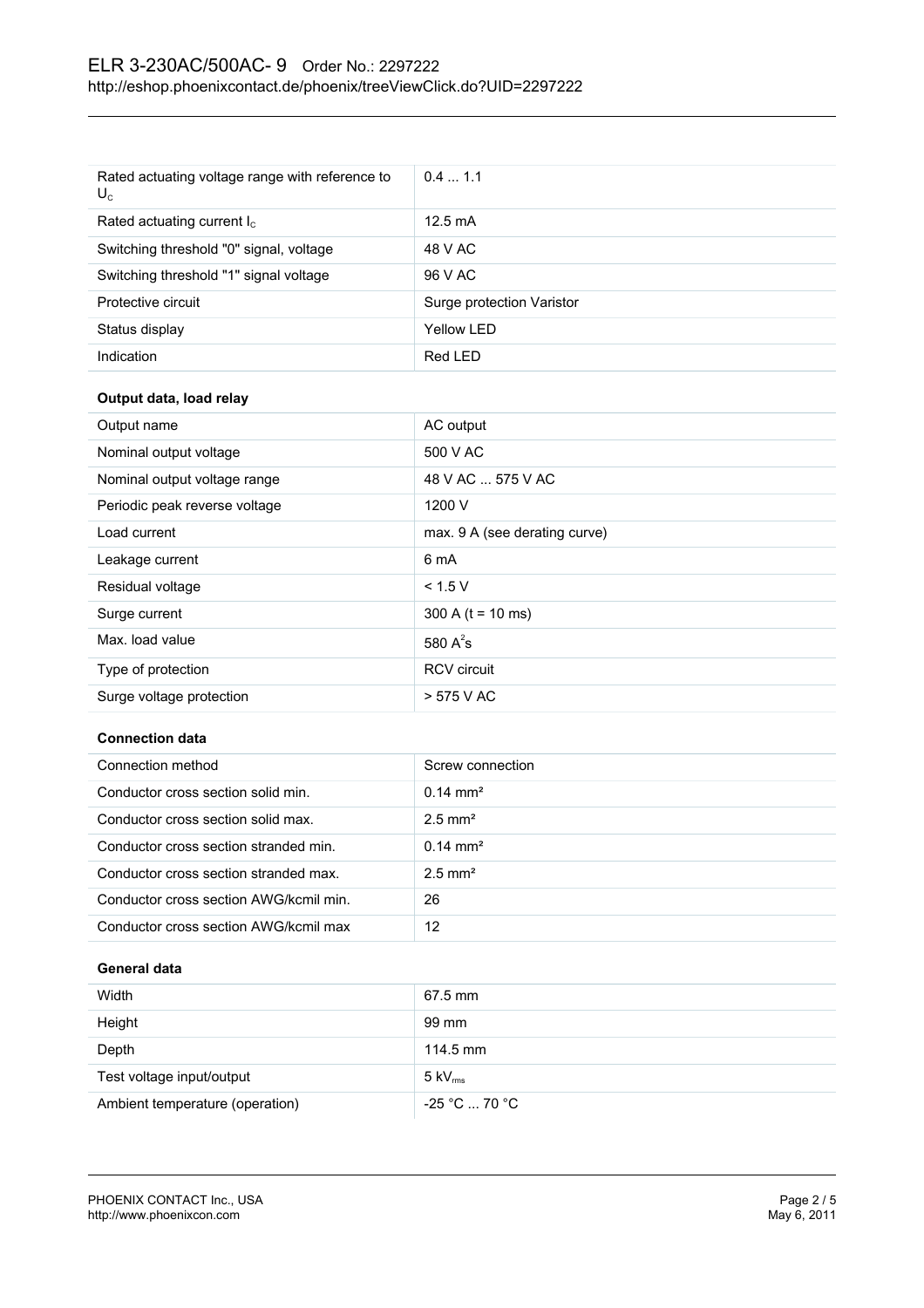# ELR 3-230AC/500AC- 9 Order No.: 2297222 <http://eshop.phoenixcontact.de/phoenix/treeViewClick.do?UID=2297222>

| Ambient temperature (storage/transport) | $-25 °C  70 °C$                                       |
|-----------------------------------------|-------------------------------------------------------|
| Mounting position                       | Vertical (horizontal DIN rail)                        |
| Assembly instructions                   | Can be aligned with spacing = 20 mm                   |
| Operating mode                          | 100% operating factor                                 |
| Degree of protection                    | <b>IP20</b>                                           |
| Name                                    | Standards/regulations                                 |
| Standards/regulations                   | <b>DIN EN 50178</b>                                   |
|                                         | EN 60947                                              |
| Name                                    | Power station requirements                            |
| Standards/regulations                   | DWR 1300 / ZXX01/DD/7080.8d                           |
| Name                                    | Air and creepage distances between the power circuits |
| Standards/regulations                   | <b>DIN EN 50178</b>                                   |
| Rated surge voltage / insulation        | 6 kV / Basic isolation                                |
| Rated insulation voltage                | 500 V                                                 |
| Pollution degree                        | 2                                                     |
| Surge voltage category                  | Ш                                                     |
|                                         |                                                       |

**Certificates / Approvals**

 $_{c}$  (Ii)  $\left( \mathbb{I} \right)$ 

Certification CUL Listed, UL Listed

Certifications applied for: GL

## **Diagrams/Drawings**

Block diagram

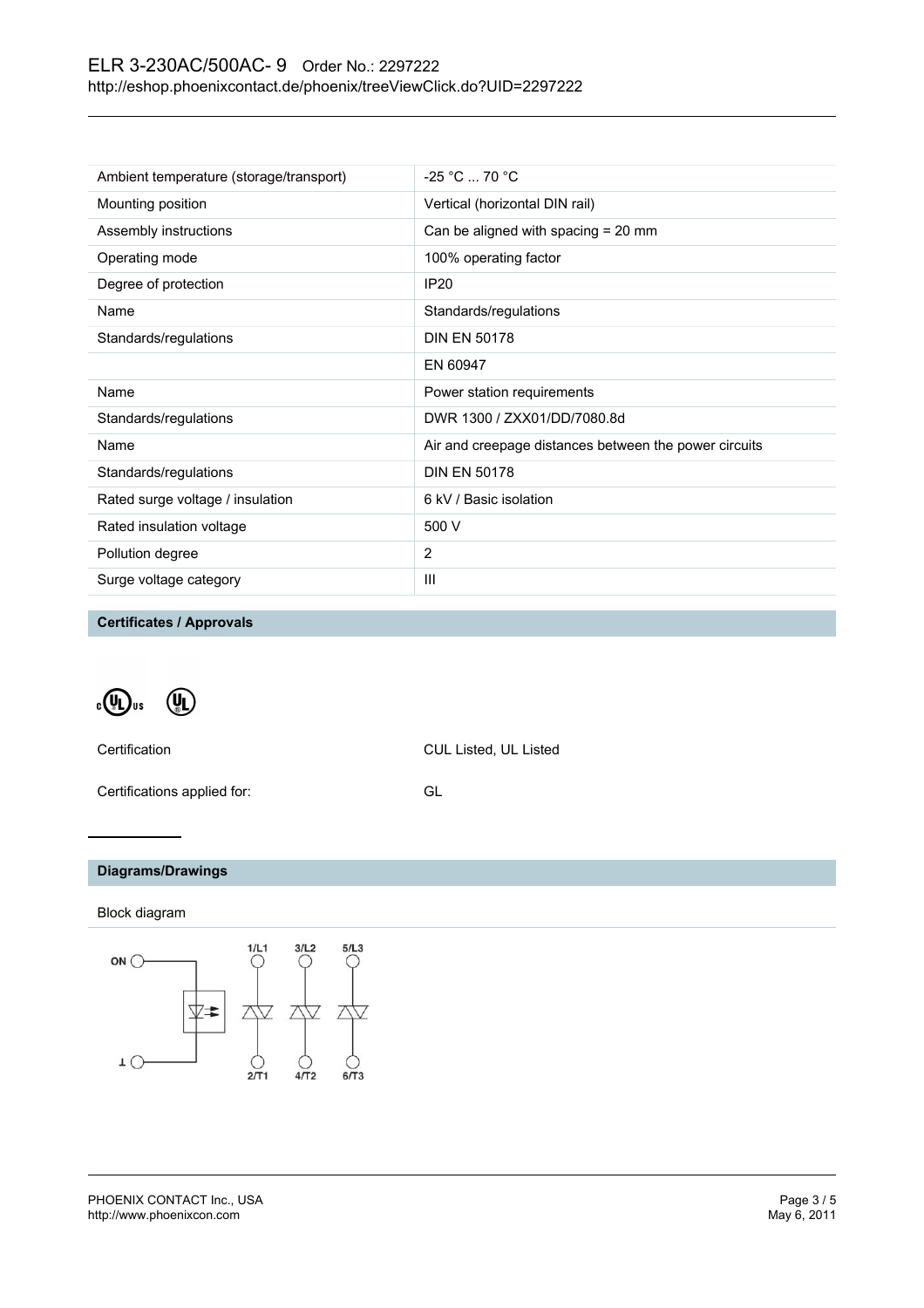